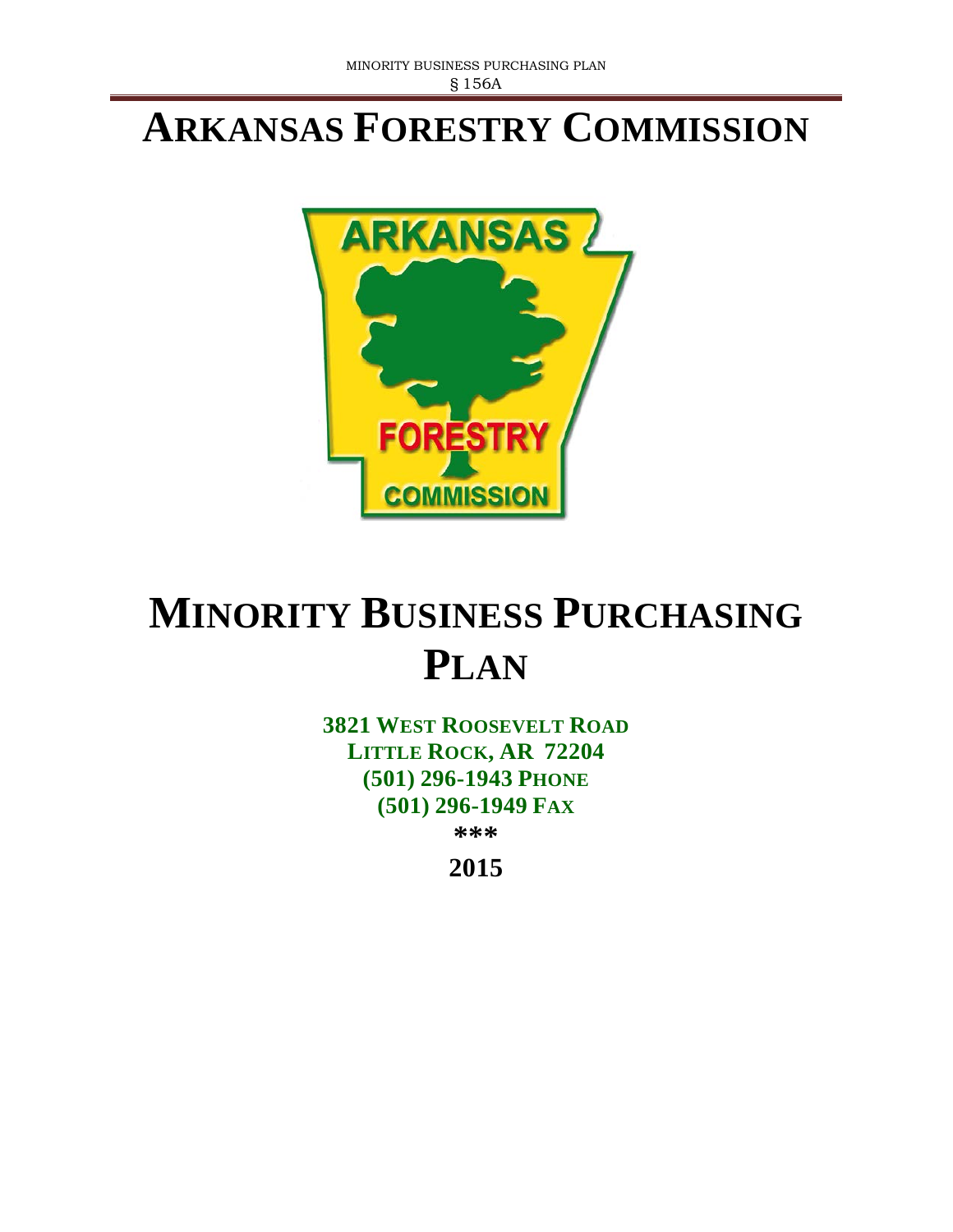### **TABLE OF CONTENTS**

| I.   | <b>INTRODUCTION</b>                                    |                         |
|------|--------------------------------------------------------|-------------------------|
|      | A. AUTHORITY                                           | 3<br>$\mathfrak{Z}$     |
|      | <b>B. ADMINISTRATION</b>                               | 3                       |
| II.  | <b>POLICY STATEMENT FROM DIRECTOR</b>                  | $\overline{\mathbf{4}}$ |
| III. | <b>MINORITY BUSINESS OFFICER</b>                       | 5                       |
| IV.  | <b>DEFINITIONS</b>                                     | 5                       |
| V.   | <b>MINORITY BUSINESS PURCHASING PLAN</b>               | 6                       |
|      | A. GOALS                                               | 6                       |
|      | <b>B. MINORITY BUSINESS RESPONSIBILITIES</b>           | 6                       |
| VI.  | <b>IMPLEMENTATION</b>                                  | 7                       |
|      | A. MONITORING & EVALUATION                             | 7                       |
|      | <b>B. PROCEDURES</b>                                   | 7                       |
|      | C. REPORTING                                           | 7                       |
|      | VII. TIMETABLE FOR MINORITY PURCHASING GOALS           | 8                       |
|      | VIII. MINORITY BUSINESS ENTERPRISE PURCHASING RESOURCE | 8                       |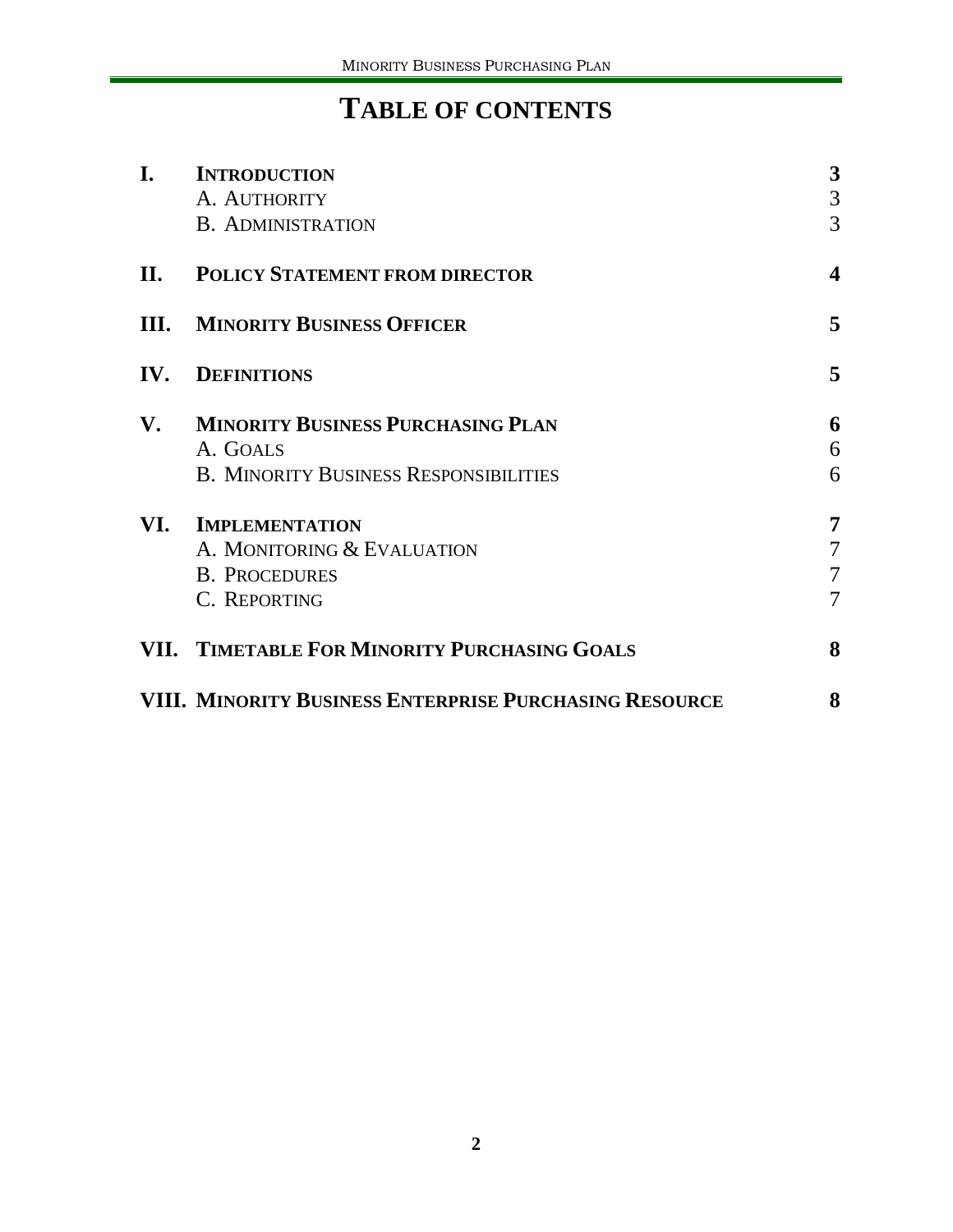#### **I. INTRODUCTION**

A review of the 2010-2012 contracting activity of the State of Arkansas with minority-owned companies shows that the State continues to spend less than three percent annually in public contracting with minority-owned businesses.

Governor Mike Beebe called on all State agency directors to take action to implement a plan to increase minority participation up to ten percent of state government spending during this fiscal year.

The Arkansas Forestry Commission will implement steps designed to meet Governor Mike Beebe's goal.

This plan is not intended to take the place of Office of State Procurement laws, procedures or guidelines. Minority vendors will follow the rules for certification outlined in Act 1456 of 2003 for the Division of Minority Business Enterprise of the Arkansas Economic Development Commission.

#### **A. AUTHORITY**

Pursuant to ACA §15-4-310, the Arkansas Forestry Commission shall designate a minority business officer who shall be the person within the agency with whom the Division of Minority Enterprise of the Arkansas Economic Development Commission and the Minority Business Advisory Council shall work in their efforts to accomplish its goals.

#### **B. ADMINISTRATION**

The designated minority business officer is responsible for supervising, implementing, and managing this Plan. AFC managers and supervisors shall be directed to assist the minority business officer in complying with this plan to ensure meaningful, certain and effective implementation and reporting.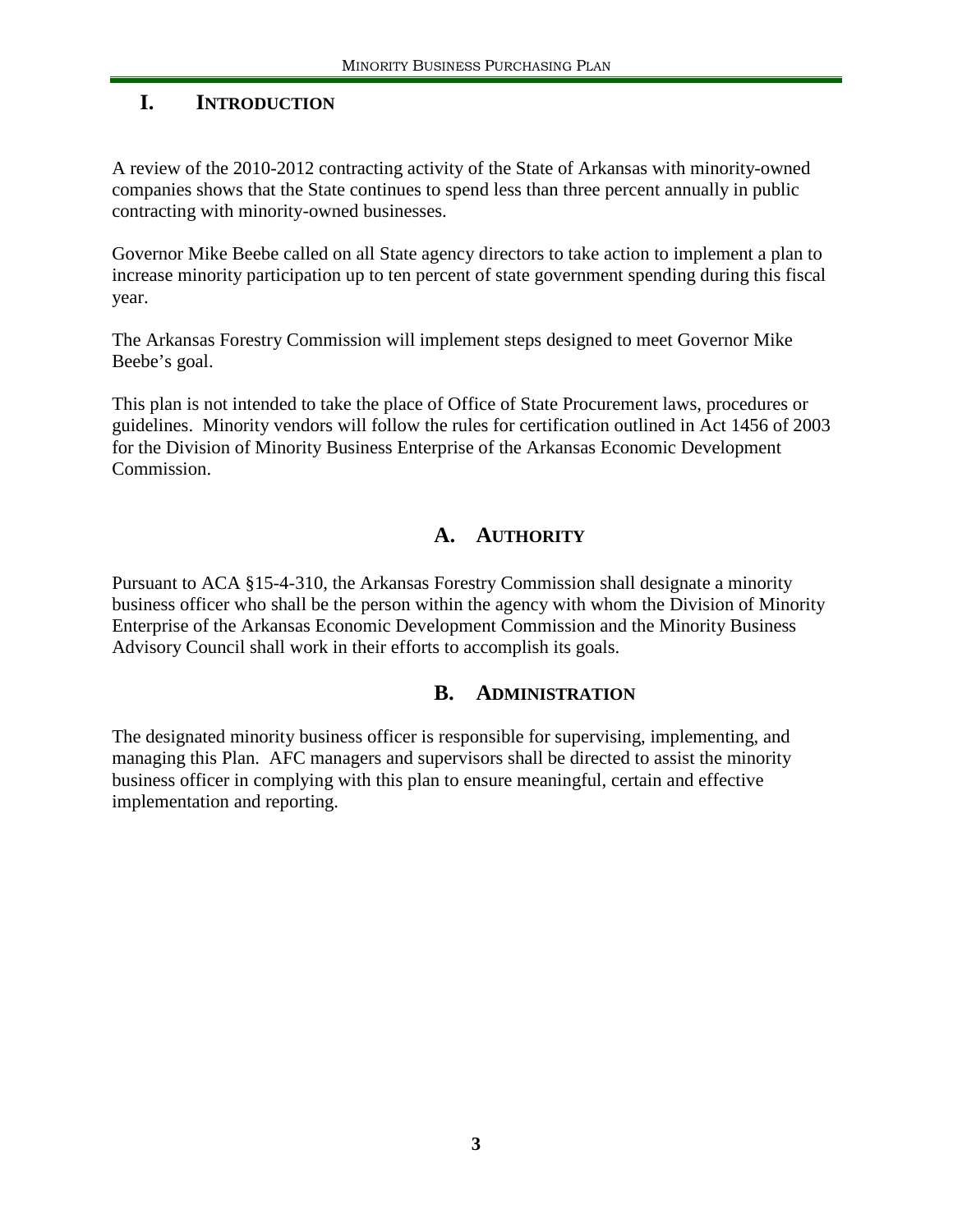#### **II. POLICY STATEMENT FROM DIRECTOR**

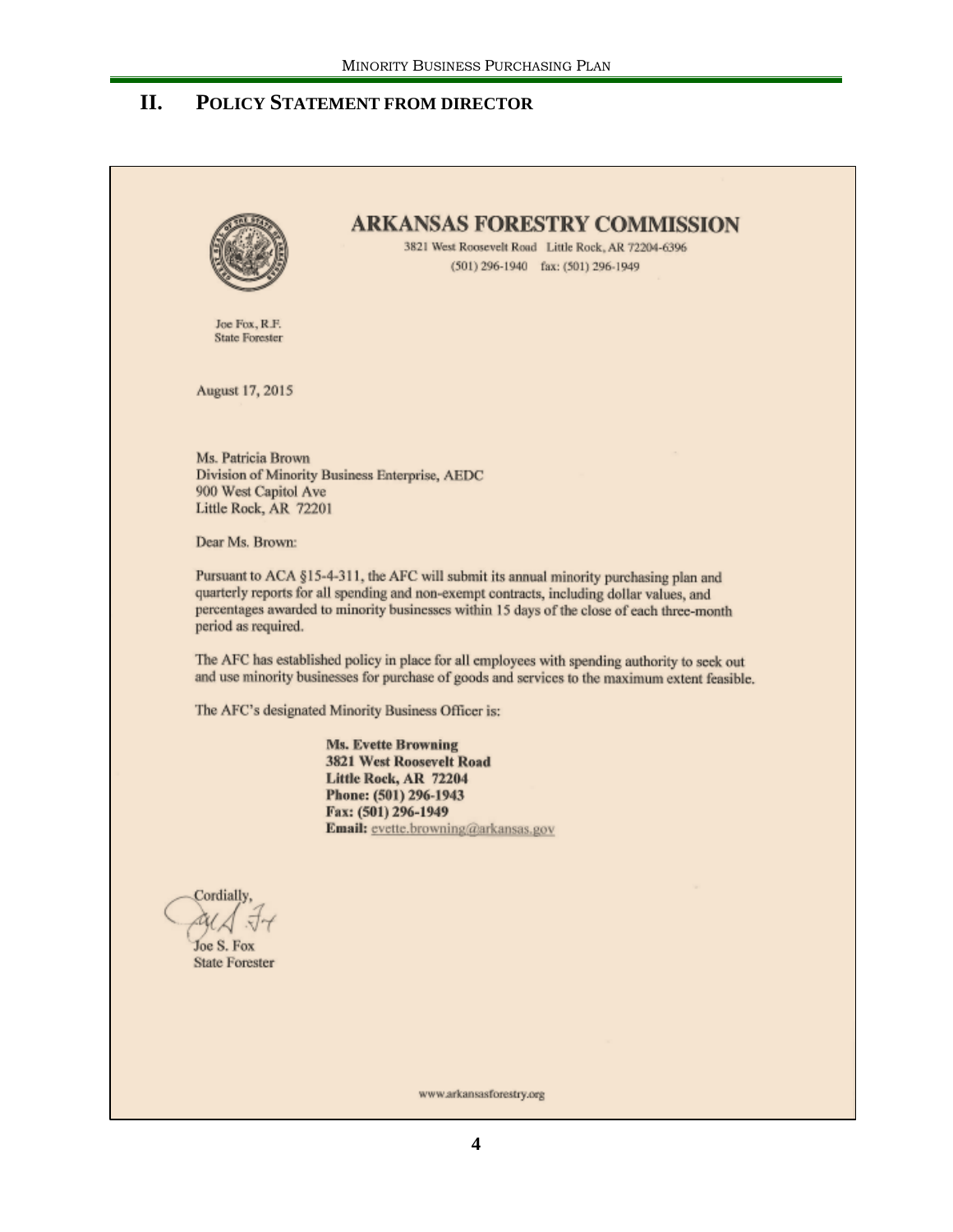#### **III. MINORITY BUSINESS OFFICER**

The designated Minority Business Officer for the AFC is:

#### **EVETTE BROWNING**

3821 WEST ROOSEVELT ROAD LITTLE ROCK, AR 72204 PHONE: (501) 296-1943 FAX: (501) 296-1949 EMAIL: [EVETTE.BROWNING@ARKANSAS.GOV](mailto:evette.browning@arkansas.gov)

#### **IV. DEFINITIONS**

- The Minority Business Economic Development Act § 15-4-303 defines "Minority" as a lawful permanent resident of the State of Arkansas who is one of the following:
	- $\checkmark$  African American
	- $\checkmark$  Hispanic American
	- $\checkmark$  American Indian
	- $\checkmark$  Asian American
	- $\checkmark$  Pacific Islander American
	- $\checkmark$  Service-disabled veteran as designated by the United States Department of Veterans Affairs
- **Minority Business Enterprise (MBE)** An independent business entity, which is at least 51% owned by one (1) or more minority persons.
- **Minority Business Advisory Council (MBAC)** The Advisory Council to the Division of Minority Enterprise created under Arkansas Code § 15-4-307.
- **Minority Business Officer (MBO)** Individual within each state agency who act as the contact for the Minority Business Enterprise and the Minority Business Advisory Council.
- **Non-Mandatory Contract Purchase** Items that are not under statewide contract.
- **Director** The State Forester of the Arkansas Forestry Commission
- **Plan** Minority Business Purchasing Plan
- **AFC** Arkansas Forestry Commission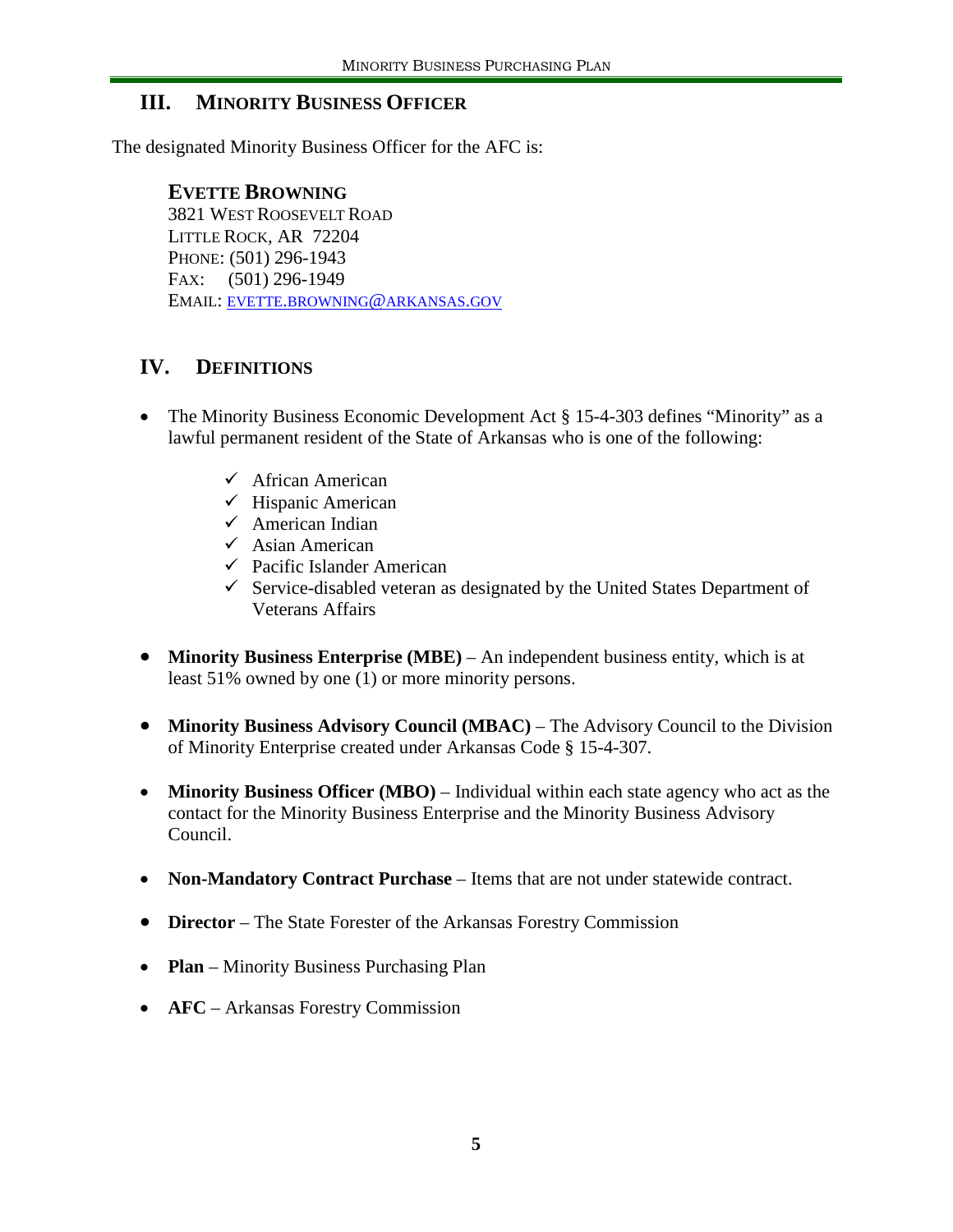#### **V. MINORITY BUSINESS PURCHASING PLAN**

#### **A. GOALS**

- **1.** To provide minority businesses equal opportunity for purchasing, participating in construction, professional and procurement contracting.
- **2.** To follow AFC Policy Statement § 156 in "seeking out and using minority businesses for purchase of goods and services to the maximum extent feasible."
- **3.** To increase the AFC's awareness of minority business
- **4.** To meet or exceed the AFC's 10% of discretionary spending goal with minority businesses.
- **5.** To encourage staff with spending authority to utilize the Arkansas Department of Economic Development's website for seeking out minority vendors *before* purchasing non-mandatory contract items and services. **<http://mbo.arkansasedc.com/smb/modules/directory/search.php>**
- **6.** To monitor, evaluate, and report progress of Plan compliance quarterly.
- **7.** To encourage program managers and supervisors to set individual goals within their budgets for minority spending to greater contribute in helping to meet the AFC's overall minority spending goal for each fiscal year going forth.
- **8.** Post the Plan on the AFC's website for dissemination for all with purchasing authority.

#### **B. MINORITY BUSINESS RESPONSIBILITIES**

Minority businesses shall follow Office of State Procurement laws, procedures and guidelines. Minority Vendors are also to follow the rules for certification outlined in Act 1456 of 2003 for the MBE of the Arkansas Economic Development Commission. Minority businesses should also:

- 1. Provide capability statements to the Office of State Procurement and the AFC stating types of work performed by the firm, size of job that the firm could handle, bonding information and any special skills.
- 2. Submit information to the contract recipients to identify firm status as that of a minority business.
- 3. Respond promptly to solicitation requests.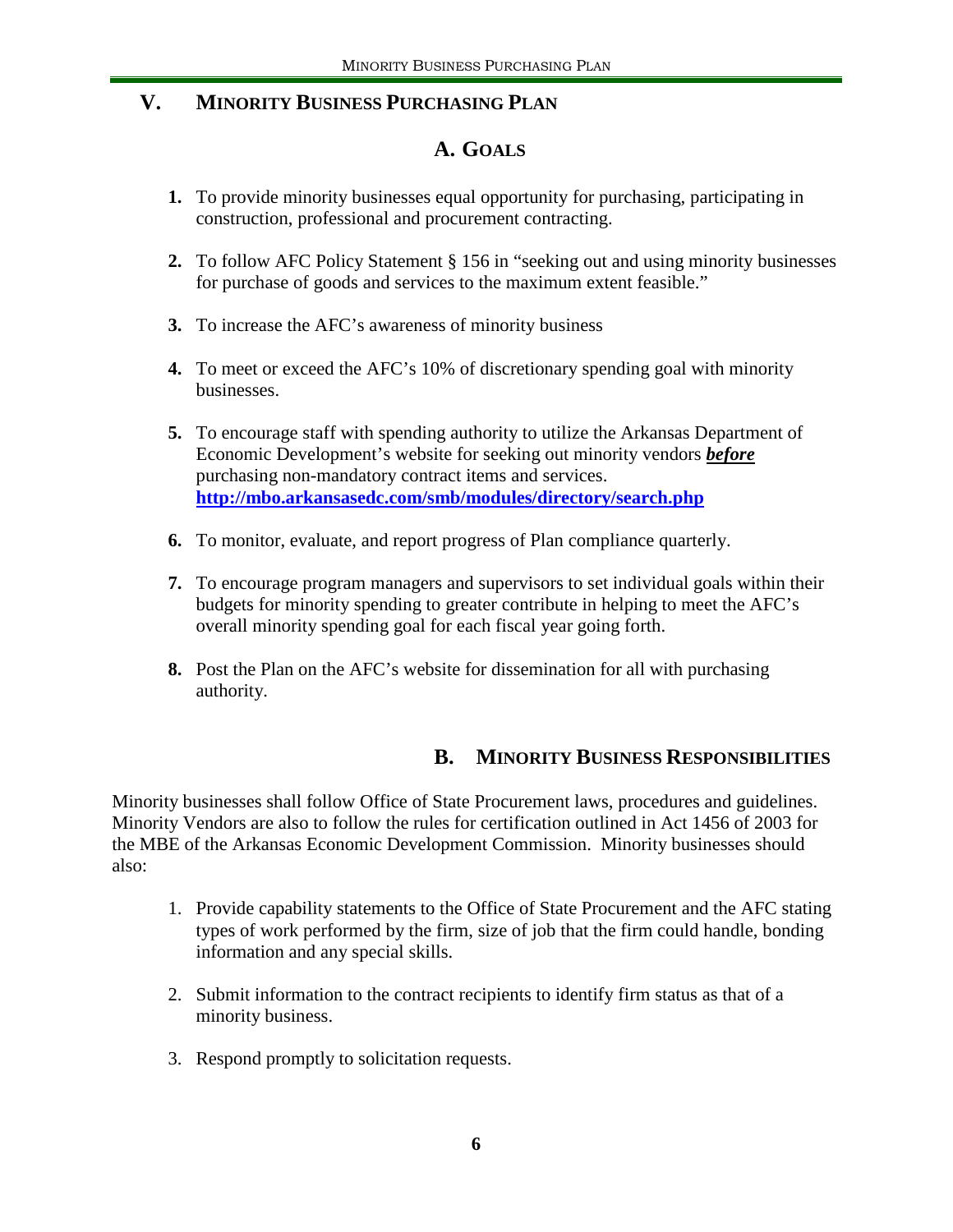#### **VI. IMPLEMENTATION**

#### **A. MONITORING & EVALUATION**

Beginning with FY14:

- The MBO will assess the progress of minority business participation within the AFC, and report on Plan compliance throughout the year.
- The Agriculture Chief Fiscal Officer, or designee, will determine the current amount of M&O, determine the amount needed to meet the Governor's 10% goal on spending with minority businesses.
- The Agriculture Chief Fiscal Officer, or designee, will provide the MBO with the AFC's planned amount for minority spending.

#### **B. PROCEDURES**

The following is the system for providing the MBO with information needed from AFC personnel throughout the year to evaluate the plan and to prepare the Annual Report.

- For procurement and construction contracts, the Purchasing Agent/Fiscal Division will provide the MBO with a list of bidders contacted, and maintain a file of bid summaries that indicates the bidder selected and whether it is a minority business.
- AFC Staff with purchasing authority will make purchases staying within their budgets. Receipts/invoices must be clearly marked "**MINORITY BUSINESS**" on the original receipt/invoice before submitting to the fiscal division for processing. A copy of the invoice should be sent to the MBO (emails containing scanned receipts/invoices are ok).
- AFC Staff with purchasing authority will notify the MBO, in writing, of significant problems with a minority business or contracted services stating the following:
	- **a.** Name of contractor/business
	- **b.** Complaint
	- **c.** Date it occurred
	- **d.** Recommended resolution (following OSP rules, guidelines and regulations)

#### **C. REPORTING**

A.C.A. §15-4-311 requires the AFC's MBO to submit reports that sum up the total procurements for all non-mandatory contracts, the dollar value, and the percentage of the agency contracts awarded to minority businesses MBAC within 15 days of the close of each three-month period.

The AFC's MBO is also required to submit a discretionary MBE spending budget and Minority Business Purchasing Plan annually to the Division of MBE of the Arkansas Economic Development Commission and the OSP of DFA prior to June 30.